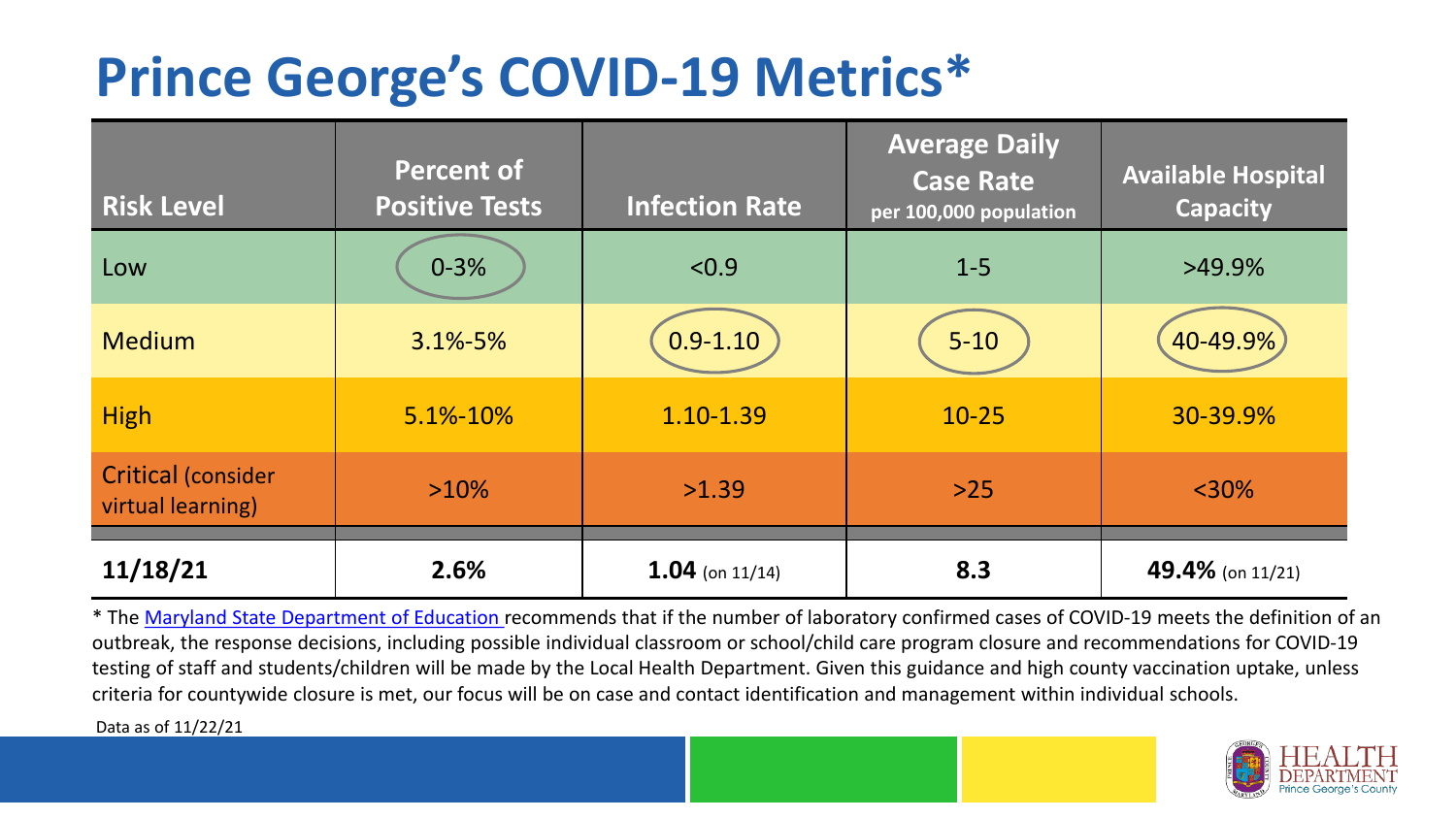# **COVID-19 Community Transmission and Vaccination**

Per the [CDC updated guidance for COVID-19 Prevention in K-12 Schools,](https://www.cdc.gov/coronavirus/2019-ncov/community/schools-childcare/k-12-guidance.html) vaccination is considered the leading prevention strategy for those who are eligible, and **Prince George's County exceeds the percentage of U.S. vaccinations for ages 12 and above**. The CDC also emphasizes using multiple prevention strategies together consistently, included universal indoor masking, as needed based on the level of community transmission and vaccine coverage.



\*County-specific data as of 11/22/21; all other data accessed on 11/22/21 at:<https://covid.cdc.gov/covid-data-tracker>

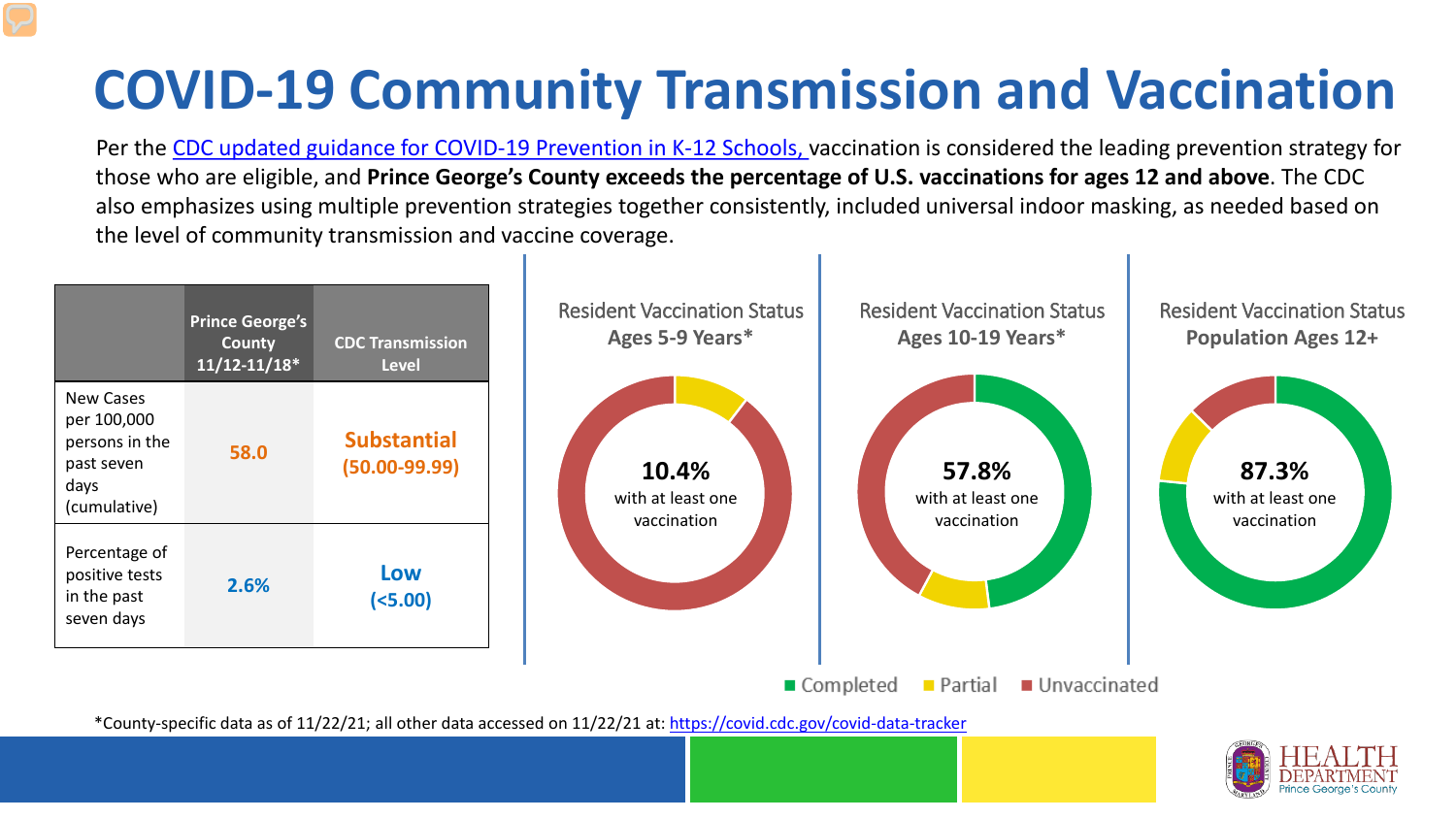### **Testing: Percent Positive** (past 7 days by test date)

The percent of tests returning as positive for county residents was 2.6% in the middle of last week. We have remained below 3% for one month but have seen a slow increase over the last week.

2.7% 2.5% 2.5% 2.4% 2.2% 2.2% 2.1% 2.1% 2.2% 2.2% 2.3% 2.4% 2.4% 2.4% 2.3% 2.2% 2.2% 2.2% 2.1% 2.1% 2.2% 2.2% 2.2% 2.2% 2.2% 2.2% 2.3% 2.3% 2.3% 2.4% 2.4% 2.4% 2.6% 0.0% 0.5% 1.0% 1.5% 2.0% 2.5% 3.0% 3.5% 4.0% 17-Oct 18-Oct 19-Oct 20-Oct 21-Oct 22-Oct 23-Oct 24-Oct 25-Oct 26-Oct 27-Oct 28-Oct 29-Oct 30-Oct 31-Oct 1-Nov 2-Nov 3-Nov 4-Nov 5-Nov 6-Nov 7-Nov 8-Nov 9-Nov 10-Nov 11-Nov 12-Nov 13-Nov 14-Nov 15-Nov 16-Nov 17-Nov 18-Nov

**Percent of Positive COVID-19 Tests by Date Collected** (as of 11/22/21)

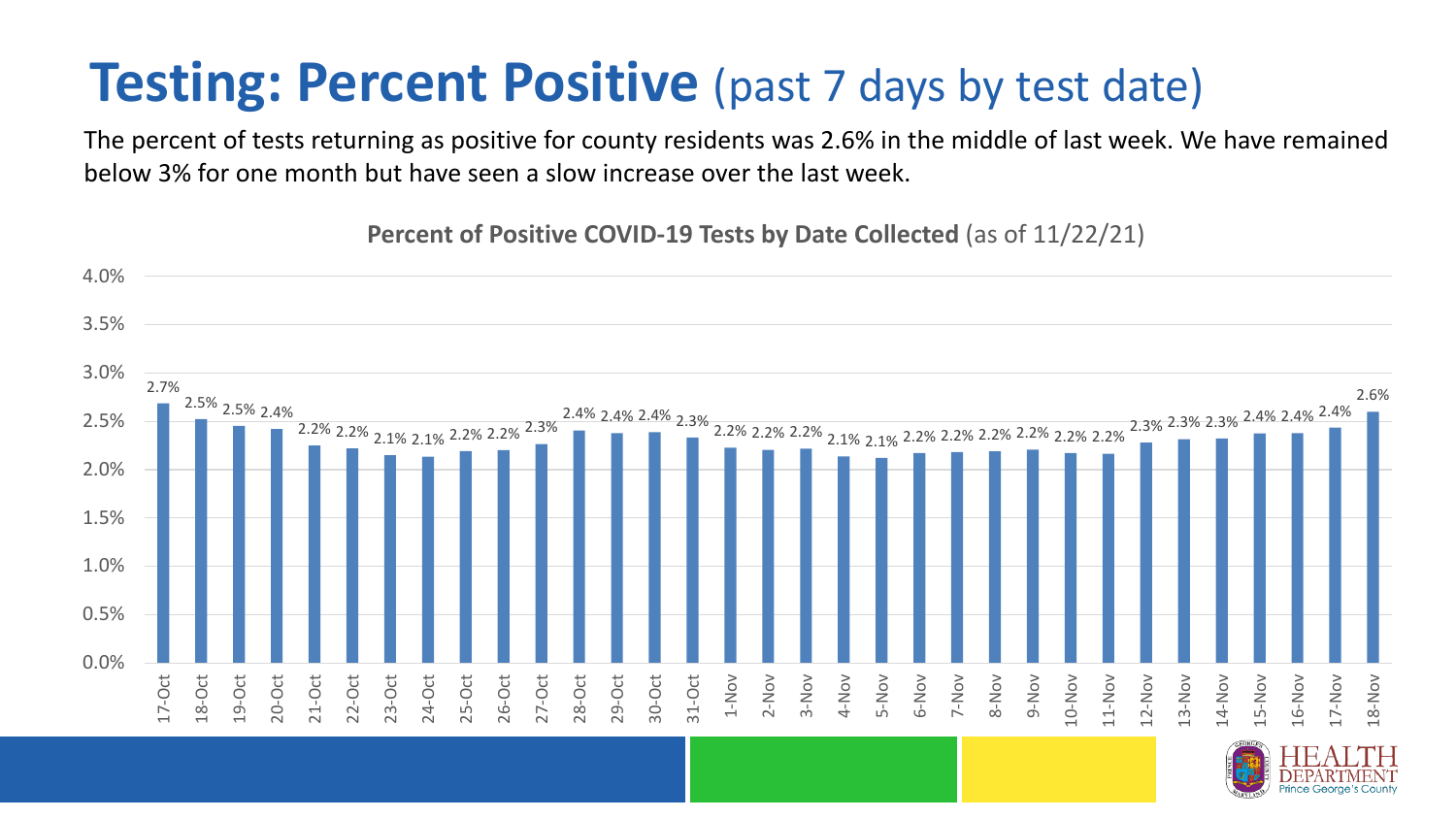## **Infection Rate for Prince George's County**



#### **Estimated by ovidActNow.org**

Accessed 11/22/2021. Each data point is a 14-day weighted average. Presented as the most recent seven days of data as a dashed line, as data is often revised by states several days after reporting.

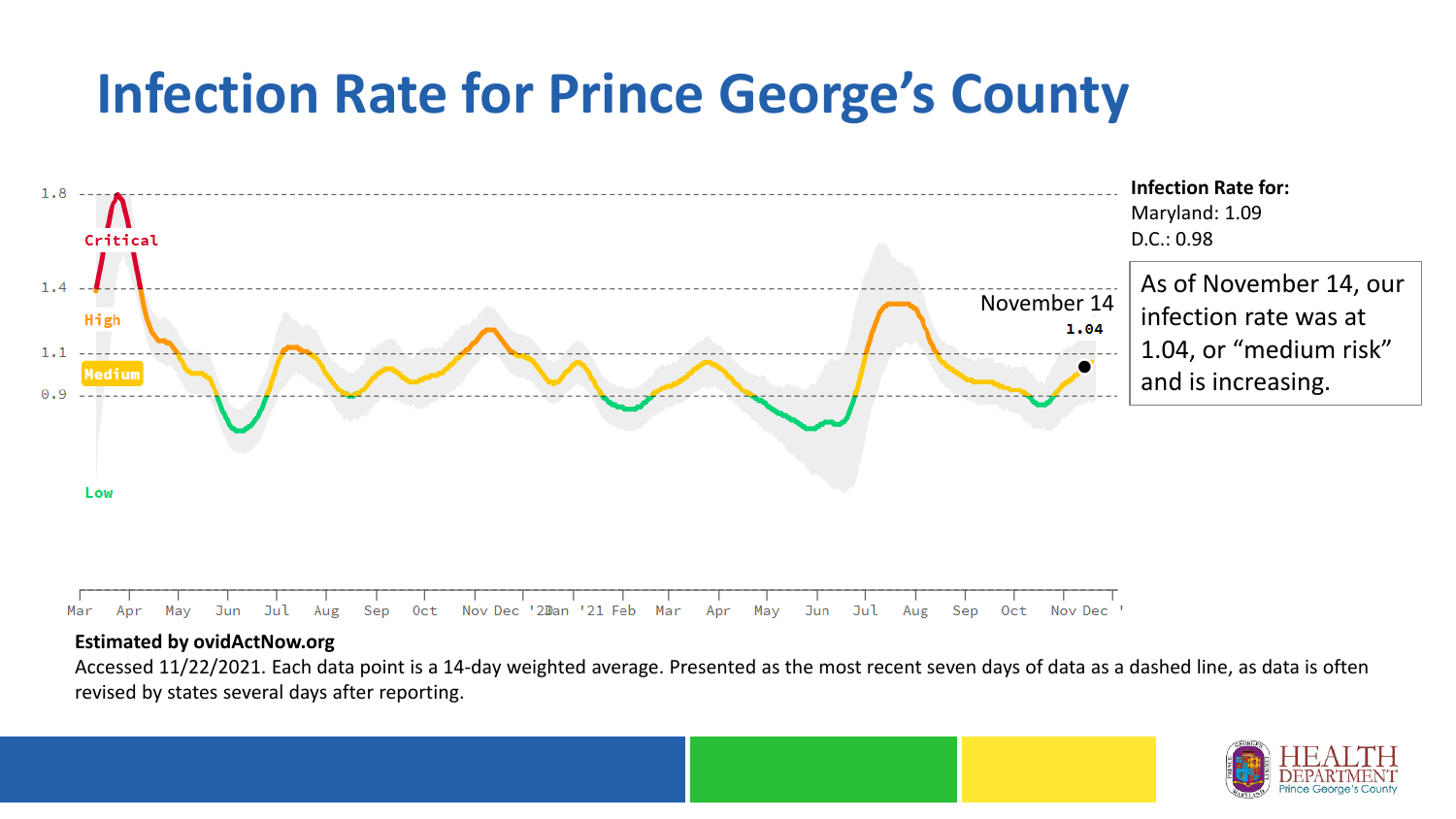#### **Average Daily Case Rate** (7-day Average by test date)

**The daily case rate in the middle of last week was 8.3 new cases per 100,000 resident.** We have remained below 10.0, or "high risk", for over one month.

 $-9.1 \cdot 9.2 \cdot 9.0 \cdot 8.6$ 7.9 8.0 7.7 7.9 8.0 7.8 7.9 8.3 8.1 8.2 7.8 7.5 7.6 7.8 7.6 7.6 7.7 7.9 7.9 8.0 7.7 7.4 7.8 7.8 7.9 7.9 7.7 7.8 8.3  $0.0$ 2.0 4.0 6.0 8.0 10.0 12.0 14.0 10/17 10/18 10/19 10/20 10/21 10/22 10/23 10/24 10/25 10/26 10/27 10/28 10/29 10/30 10/31 11/1 11/2 11/3 11/4 11/5 11/6 11/7 11/8 11/9 11/10 11/11 11/12 11/13 11/14 11/15 11/16 11/17 11/18 **Low Risk Medium High**

**Average New COVID-19 Cases Per Day Per 100,000 Residents**

Data as of 11/22/21